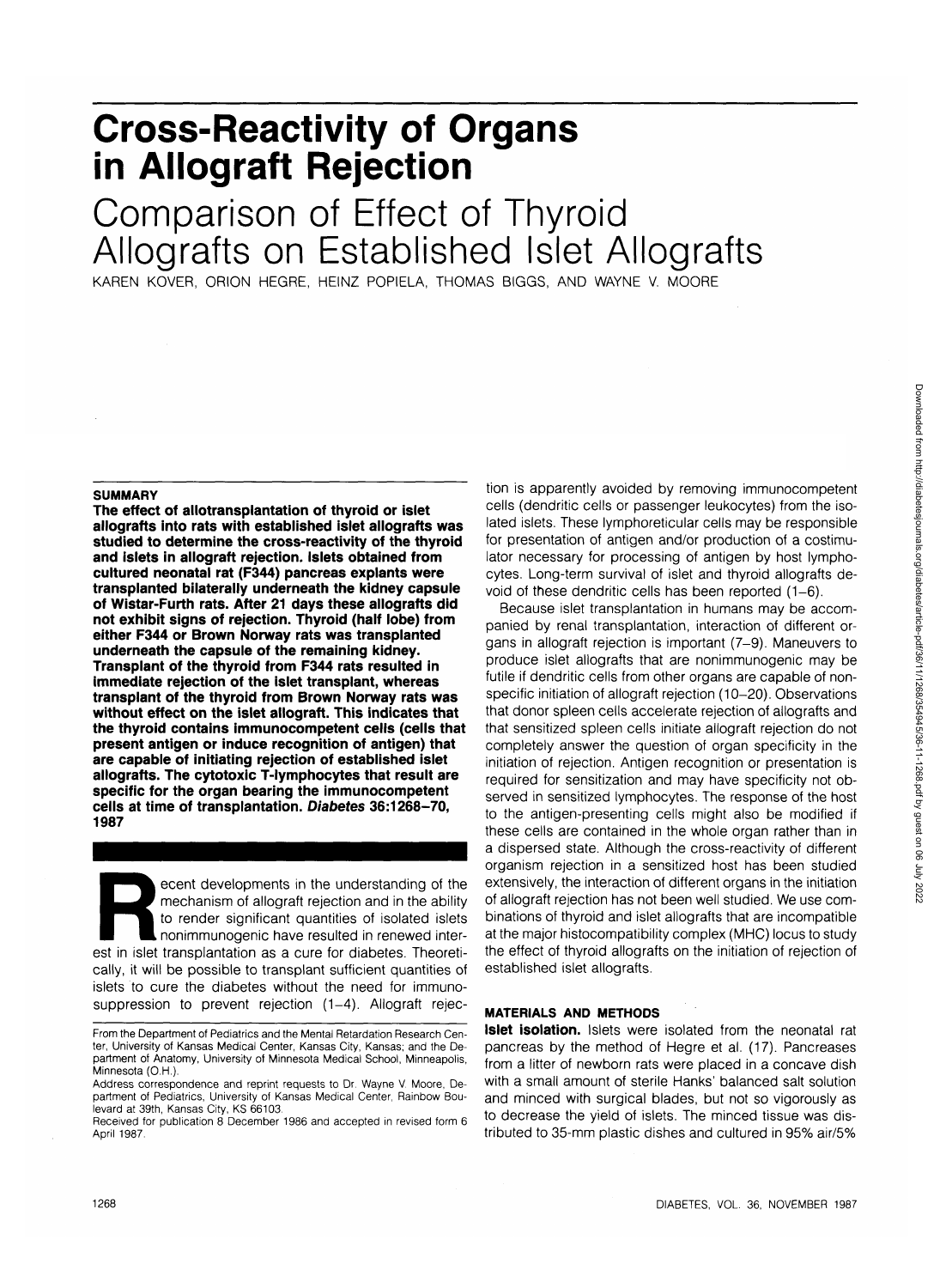## K KOVER AND ASSOCIATES

 $CO<sub>2</sub>$  at 37°C in Ham's F12 medium with 5% newborn calf serum. After 7 days in culture, islets separated from the tissue pieces. Islets were then handpicked (with a siliconized capillary suction pipette) from harvested tissue pieces and subcultured in fresh media for 24 h. The free cells and nonislet debris attached to the dish surface. After 24 h, the medium was swirled to bring the free-floating islets to the center of the dish, where they were handpicked with the aid of an inverted microscope. This islet preparation was purified further by handpicking and subculturing in a 60-mm petri dish containing Ham's F12 medium with 25% fetal calf serum. In this medium, the islets remain free floating with minimal attachment. After 10 days of subculturing, the islets were handpicked before transplantation.

**Islet and thyroid transplantation.** Rats were anesthetized, and the kidney was exteriorized through a lateral lumbar incision (18). With a dissecting microscope, a small slit was made in the kidney capsule. Islets were drawn into a small siliconized pipette. The pipettes were formed by drawing out the end of a Pasteur pipette into a small-bore capillary tube with a 90° bend at the junction of the capillary portion and the body of the Pasteur pipette. The tip of the capillary tube was inserted under the kidney capsule, a pocket was formed at the tip by gentle manipulation, and fluid and islets were expelled into the pocket. In nondiabetic rats, 40-50 islets form a sufficient mass to determine if rejection has occurred.

The lobes of the thyroid were identified through a midline ventral neck incision and dissected free of connective tissue. The lobe was excised and placed in cold (4°C) culture medium. One-half of each lobe was inserted underneath the capsule of the kidney through a small incision in the capsule.

In these experiments, syngeneic (control) and allogenic transplants of Fischer (F344, RT1') rat islets were performed bilaterally under the kidney capsule of nondiabetic female F344 or Wistar-Furth (RT1<sup>u</sup>; for allogenic transplants) recipients. The islets were allowed to establish for 20-30 days (to rule out indolent rejection) and a unilateral nephrectomy was performed to assess the viability and status of the islets. A section of the kidney containing the graft was prepared for sectioning. This tissue was sectioned serially, and every fifth section (5 mm) was stained with hematoxylin and eosin, aldehyde fuchsin, or immunoperoxidase for insulin. At the time of nephrectomy, a syngeneic or allogenic transplant of thyroid [F344 for allogenic transplants and Brown Norway (RT1<sup>n</sup>) for third-party transplants] was performed in the remaining kidney. The recipient rats were killed at 4 or 10 days, and the transplanted thyroid and islets were examined for evidence of rejection. Rejection was classified by two unbiased observers according to the morphology of sections stained with hematoxylin and eosin or aldehyde fuchsin (aldehyde fuchsin staining was confirmed by immunoperoxidase staining for insulin on selected sections).

## **RESULTS**

The comparisons made in these experiments are given in Table 1. The scale was: 0, no lymphocytes in allograft and viable allograft (aldehyde fuchsin positive); 1, peripheral lymphocyte accumulation surrounding the viable allograft (aldehyde fuchsin positive); 2, lymphocyte infiltration of allograft but viable allograft remaining (aldehyde fuchsin positive); 3, complete infiltration of allograft by lymphocytes and no viable allograft remaining evident (aldehyde fuchsin negative); and 4, complete sclerosis. The mean rating was used to compare different grafts. The islet and thyroid isografts all had ratings of 0 at 21 and 10-14 days after transplantation, respectively. Islet isografts were not affected by subsequent syngeneic thyroid transplants. Placement of the thyroid allograft at the same site of the islet isograft did not result in infiltration of the islet isograft by lymphocytes, even though complete rejection of the thyroid allograft had taken place.

Islet allografts examined 4 days after thyroid allotransplantation had a mean rating of 1, whereas the thyroid allograft had a mean rating of 2.8. Islet allografts examined 10 days after thyroid had a mean rating of 2.5, whereas the thyroid allografts had a mean rating of 3. With third-party thyroid allografts, one of six islet allografts exhibited signs

TABLE 1

| Donor/recipient | n |                                                             | Days | Rating           |
|-----------------|---|-------------------------------------------------------------|------|------------------|
| F344/F344       | 6 | Islet isograft before thyroid isograft                      | 21   | 0, 0, 0, 0, 0, 0 |
|                 |   | Islet isograft after thyroid (F344) isograft                | 10†  | 0, 0, 0, 0, 0, 0 |
|                 |   | Thyroid isograft                                            | 10   | 0, 0, 0, 0, 0, 0 |
| F344/F344       | 4 | Islet isograft before thyroid allograft                     | 21   | 0, 0, 0, 0       |
|                 |   | Islet isograft after thyroid allograft (WF/F344)*           | 14†  | 0, 0, 0, 0       |
|                 |   | Thyroid allograft (WF/F344)                                 | 14   | 4, 4, 4, 4       |
| F344/WF         | 6 | Islet allograft before thyroid allograft                    |      | 0, 0, 0, 0, 0, 0 |
|                 |   | Islet allograft after thyroid allograft (F344/WF)           | 4†   | 0, 0, 0, 2, 3, 1 |
|                 |   | Thyroid allograft (F344/WF)                                 |      | 3, 3, 2, 3, 3, 3 |
| F344/WF         | 6 | Islet allograft before thyroid allograft                    | 21   | 0, 0, 0, 0, 0, 0 |
|                 |   | Islet allograft after thyroid allograft (F344/WF)           | 10†  | 3, 2, 3, 2, 3, 3 |
|                 |   | Thyroid allograft (F344/WF)                                 | 10   | 3, 3, 3, 3, 3, 3 |
| F344/WF         | 6 | Islet allograft before third-party thyroid allograft        | 21   | 0, 0, 0, 0, 0, 0 |
|                 |   | Islet allograft after third-party thyroid allograft (BN/WF) | 10†  | 0, 0, 0, 3, 0, 0 |
|                 |   | Third-party thyroid allograft (BN/WF)                       | 10   | 3, 3, 3, 3, 2, 2 |

F344, Fischer rats; WF, Wistar-Furth rats; BN, Brown Norway rats.

\*Thyroid allograft placed next to islet isograft.

fTime after thyroid allograft; total time of engraftment includes time before thyroid transplantation.